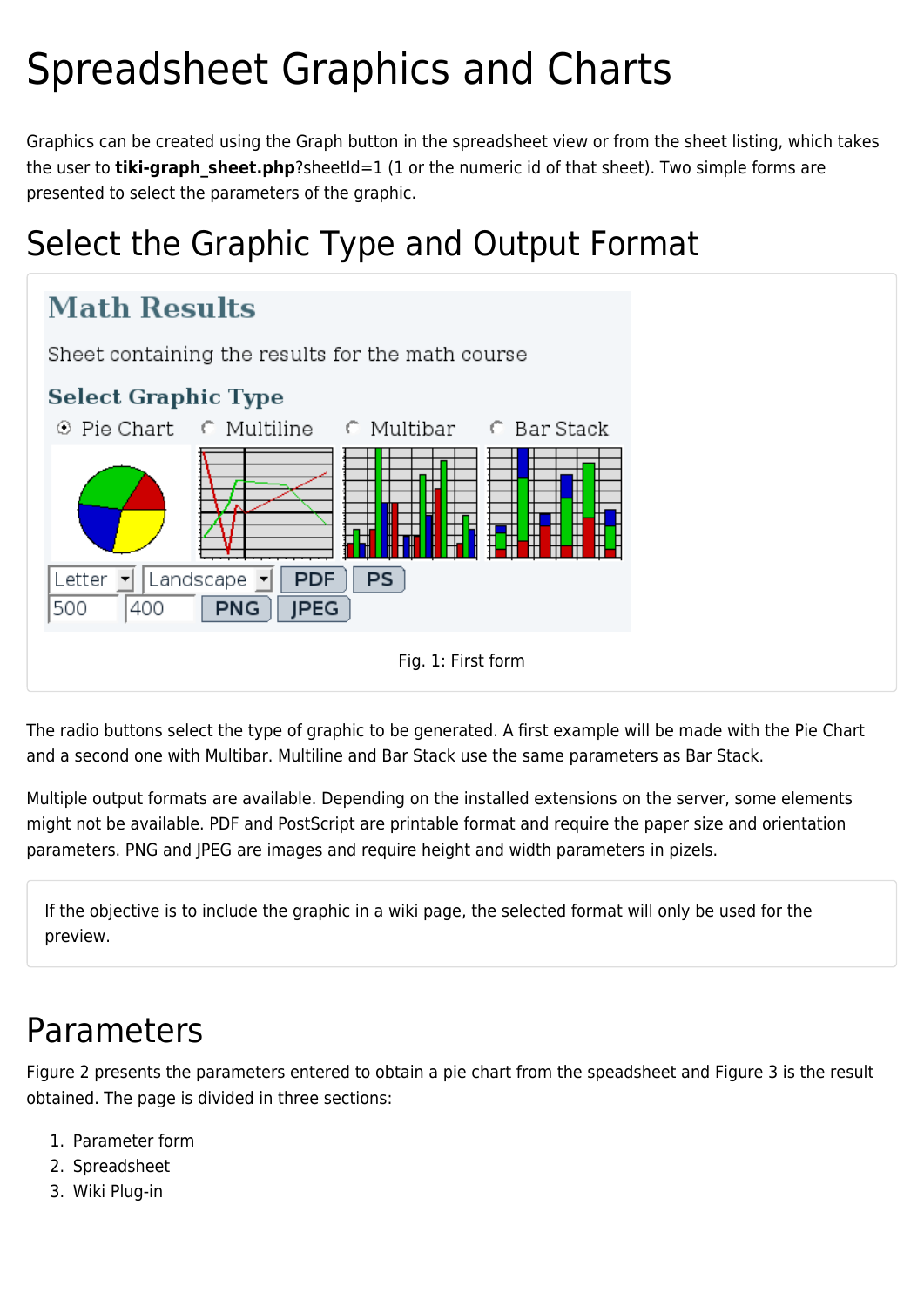The parameter form is used to select the elements that will be displayed in the graphic. All parameters under the series label are value ranges from the spreadsheet in A1:Z99 format or comma seperated list of elements (ex: Blue, ))LightBlue[,](https://doc.tiki.org/tiki-editpage.php?page=%2C)LightGreen((). The color and style series require special values:

Color

- Red
- Green
- Blue
- Yellow
- Orange
- LightBlue
- LightGreen

Style

- Thin-LineStroke
- Thin-FillStroke
- Normal-LineStroke
- Normal-FillStroke
- Bold-LineStroke
- Bold-FillStroke
- Bolder-LineStroke
- Bolder-FillStroke

The spreadsheet is available as a reference to select the ranges.

The wiki plug-in is updated as the parameters are changed in the form. The code displayed can be pasted in a wiki page to display the graphic. The plug-in does not consider the selected output format. Instead, it will automatically select the best format available. If possible, it will display an image and link to a printable format. Prefered image format is PNG and prefered printable format is PDF.

## Pie Chart Parameters

The following table presents the different field of the form, what they are used for and the behavior if left empty.

| Title | Used as the title of the graphic | No title               |
|-------|----------------------------------|------------------------|
| Label | Caption in the legends           | No legend              |
| Value | Values used in the chart         | Required               |
| Color | Colors used for the elements     | Automatically selected |
| Style | Change border type               | Normal-FillStroke      |

The amount of elements in every range must be the same.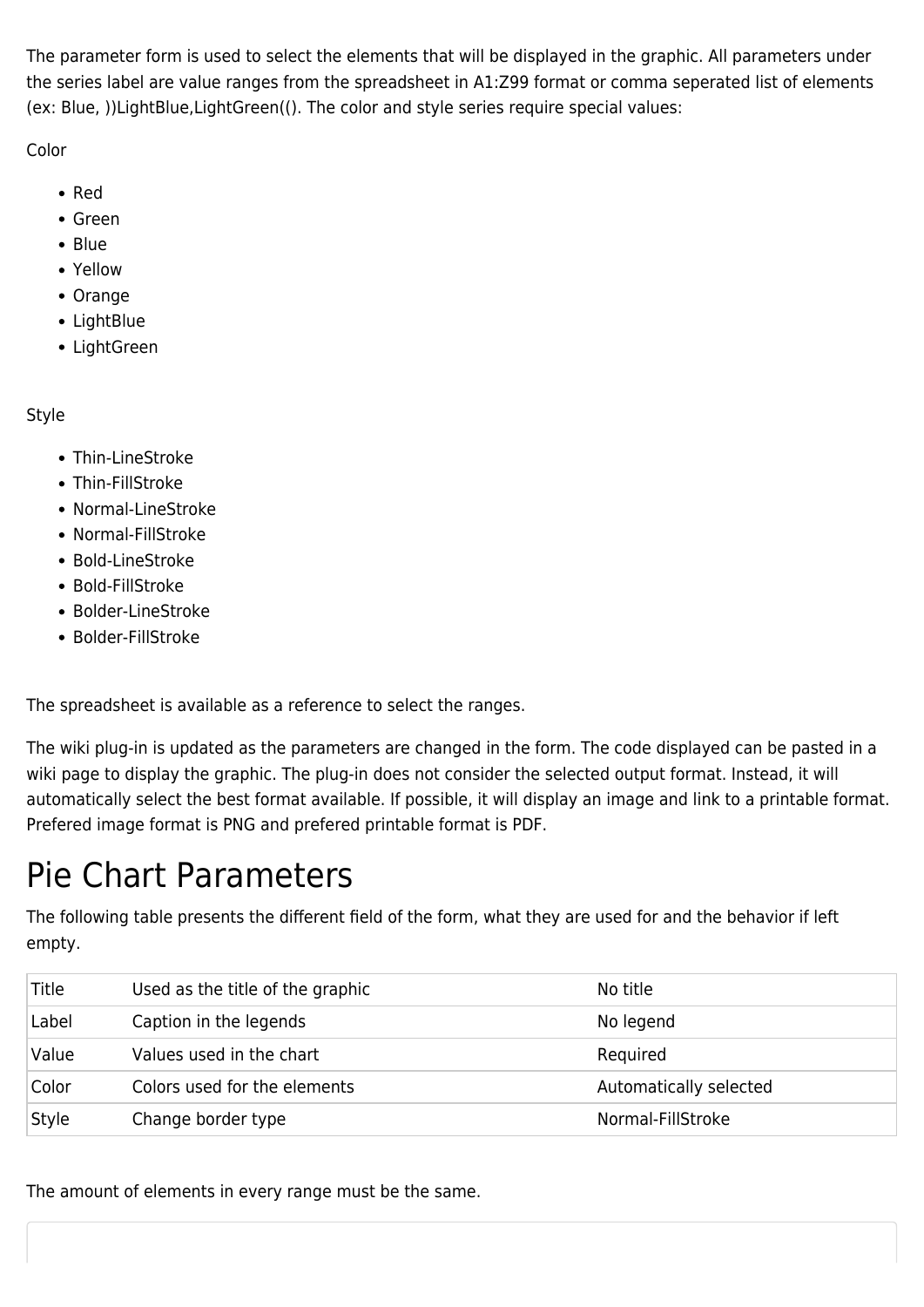| Title:        | Weight |
|---------------|--------|
| Series:       |        |
| label         | B1:D1  |
| value         | B2:D2  |
| color         |        |
| $\sim$ $\sim$ |        |

style

#### show

|              | А       | B       | C                                                     | D       | E      |
|--------------|---------|---------|-------------------------------------------------------|---------|--------|
| $\mathbf{1}$ |         |         | Student ID  Homework  Midterm Exam  Final Exam  Total |         |        |
| 2            |         | 10      | 40                                                    | 50      |        |
| 3            | А       | 100     | 96                                                    | 74      | 85.4   |
| 4            | B       | 80      | 80                                                    | 75      | 77.5   |
| 5            | C       | 75      | 60                                                    | 84      | 73.5   |
| 6            | D       | 80      | 45                                                    | 90      | 71     |
| 7            | E       | 60      | 50                                                    | 75      | 63.5   |
| 8            | F       | 30      | 40                                                    | 25      | 31.5   |
| 9            | G       | 75      | 80                                                    | 85      | 82     |
| 10           | lН      | 90      | 80                                                    | 85      | 83.5   |
| 11           | II      | 50      | 60                                                    | 60      | 59     |
| 12           | IT      | 100     | 90                                                    | 95      | 93.5   |
| 13           | ΙK      | 70      | 75                                                    | 75      | 74.5   |
| 14           | ΙL      | 80      | 80                                                    | 88      | 84     |
| 15           | M       | 45      | 50                                                    | 60      | 54.5   |
| 16           | lΝ      | 95      | 90                                                    | 87      | 89     |
| 17           | O       | 70      | 75                                                    | 75      | 74.5   |
| 18           | ΙP      | 65      | 65                                                    | 30      | 47.5   |
| 19           | Average | 72.8125 | 69.75                                                 | 72.6875 | 71.525 |
| 20           | Min     | 30      | 40                                                    | 25      | 31.5   |
| 21           | Max     | 100     | 90                                                    | 95      | 93.5   |

#### Wiki plug-in

{CHART(id=>3, type=>PieChartGraphic, format=>Letter,  $orientation = >landscale, label = >B1:D1, value = >B2:D2, color = >, style = >,$ width=>500, height=>400)}Weight{CHART}

Fig. 2: Parameters for the pie chart.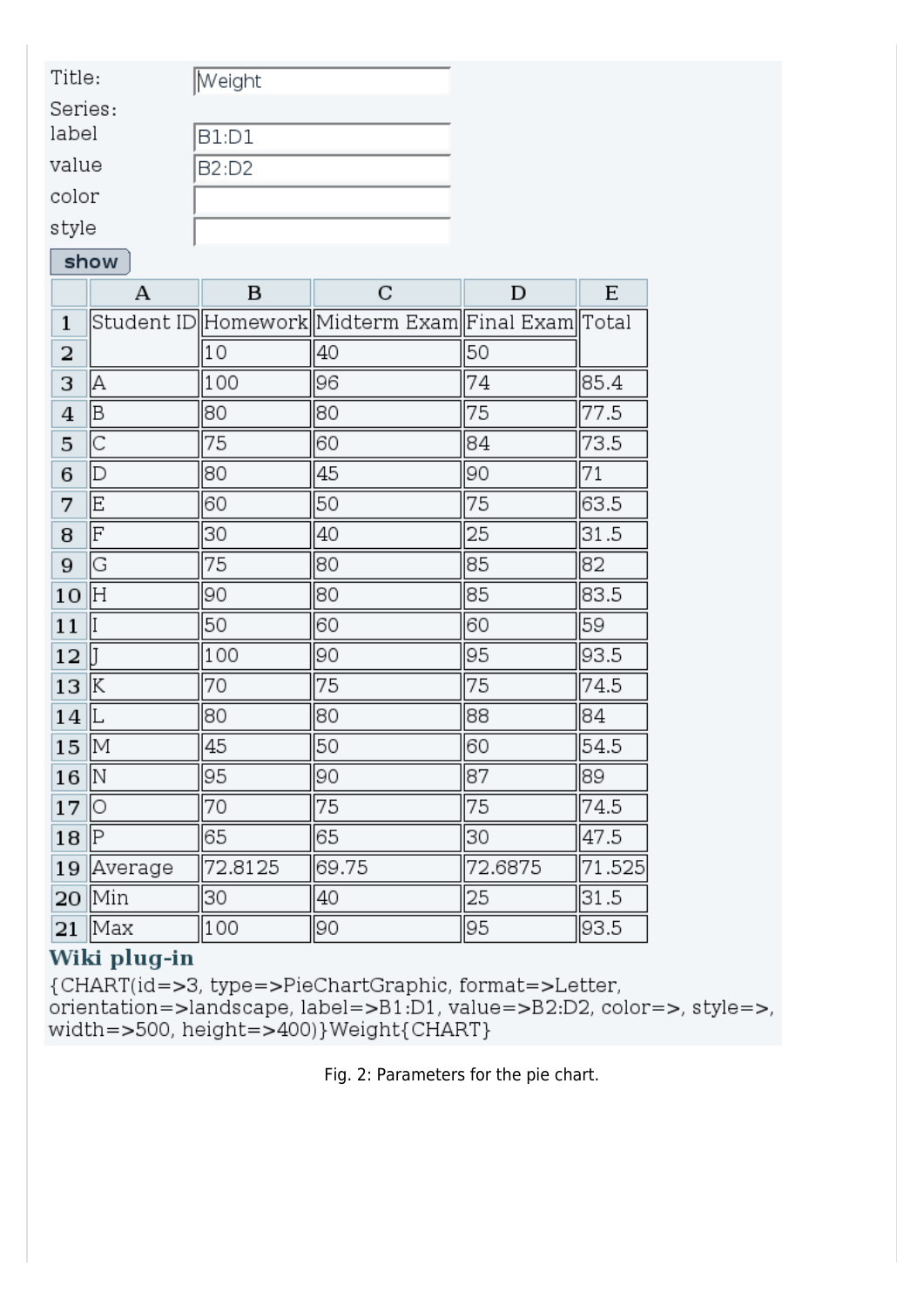

### Multibar Parameters

Figure 4 presents the parameters used to create the graphic in Figure 5. Note that different size parameters have been used to suite the large amount of data. Here is the table presenting the different parameters.

| Title                   | Title of the graphic                                | No title               |
|-------------------------|-----------------------------------------------------|------------------------|
| Independant Scale       | Determines if the graphic is vertical or horizontal |                        |
| <b>Horizontal Scale</b> | Location of the horizontal scale                    |                        |
| <b>Vertical Scale</b>   | Location of the vertical scale                      |                        |
| Label                   | Caption of the different elements in the legend     | No legend              |
| Color                   | Colors used in the legend                           | Automatically selected |
| Style                   | Border type used                                    | Normal-FillStroke      |
| X                       | Independant scale range                             | Required.              |
| Y <sub>0</sub>          | First dependant range                               | Required.              |
| $Y1-Y4$                 | Additional dependant range                          |                        |

The amount of elements in the Label, Color and Style ranges must be equal to the amount of Y ranges used. The amount of elements in the X range and all Y ranges must be the same.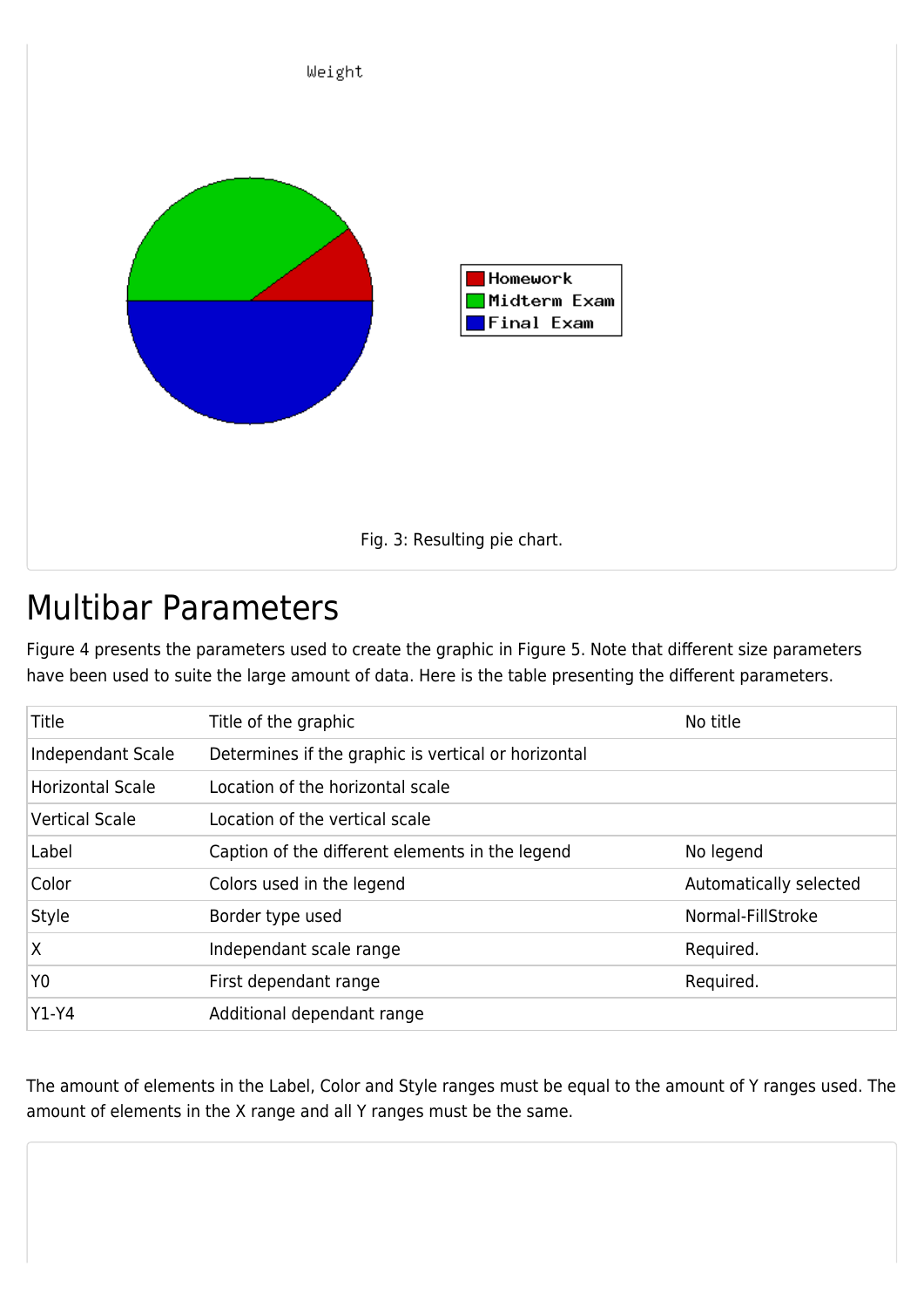### **Math Results**

Sheet containing the results for the math course

| Title:             | Math Results                     |
|--------------------|----------------------------------|
| Independant Scale: | <b>C</b> Horizontal C Vertical   |
| Horizontal Scale:  | ← Bottom ← Top                   |
| Vertical Scale:    | $\epsilon$ Left $\epsilon$ Right |
| Series:            |                                  |
| label              | <b>B1:E1</b>                     |
| color              | , LightBlue, LightGreen, Red     |
| style              |                                  |
| Χ                  | A3:A18                           |
| yО                 | <b>B3:B18</b>                    |
| y1                 | C3:C18                           |
| y2                 | D3:D18                           |
| yЗ                 | E3:E18                           |
| y4                 |                                  |
| show               |                                  |

Fig. 4: Parameters for the multibar graphic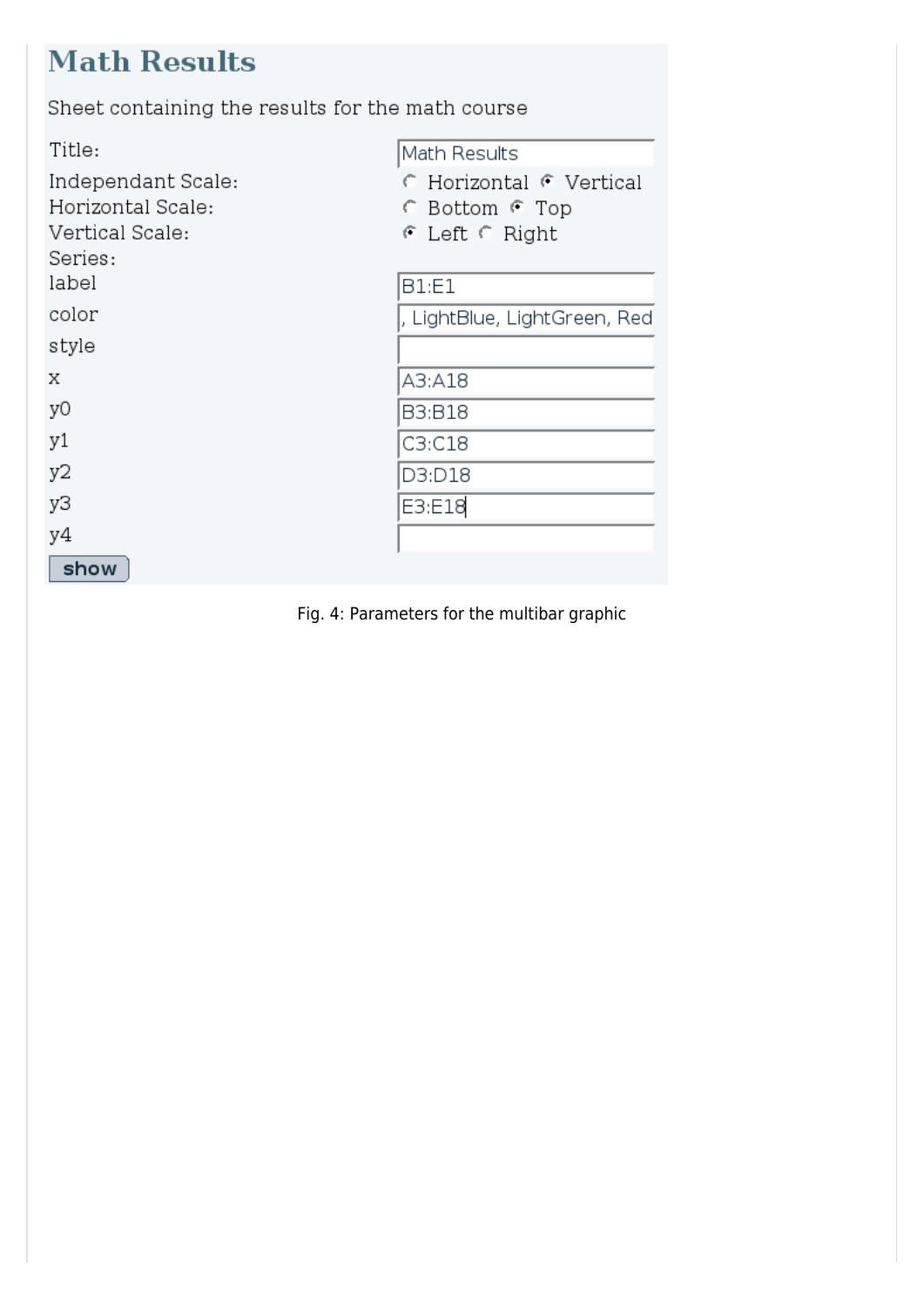



## Spreadsheet JQ Charts

Another option is to make the charts reusing the [raphael.js charting library](http://dmitrybaranovskiy.github.io/raphael/) embedded in the jquery spreadsheet. See:

Chart الساب المستشرية المستشرية المستشرية المستشرية المستشرية المستشرية والمستشرية المستشرية المستشرية والمستشرية ال<br>Type